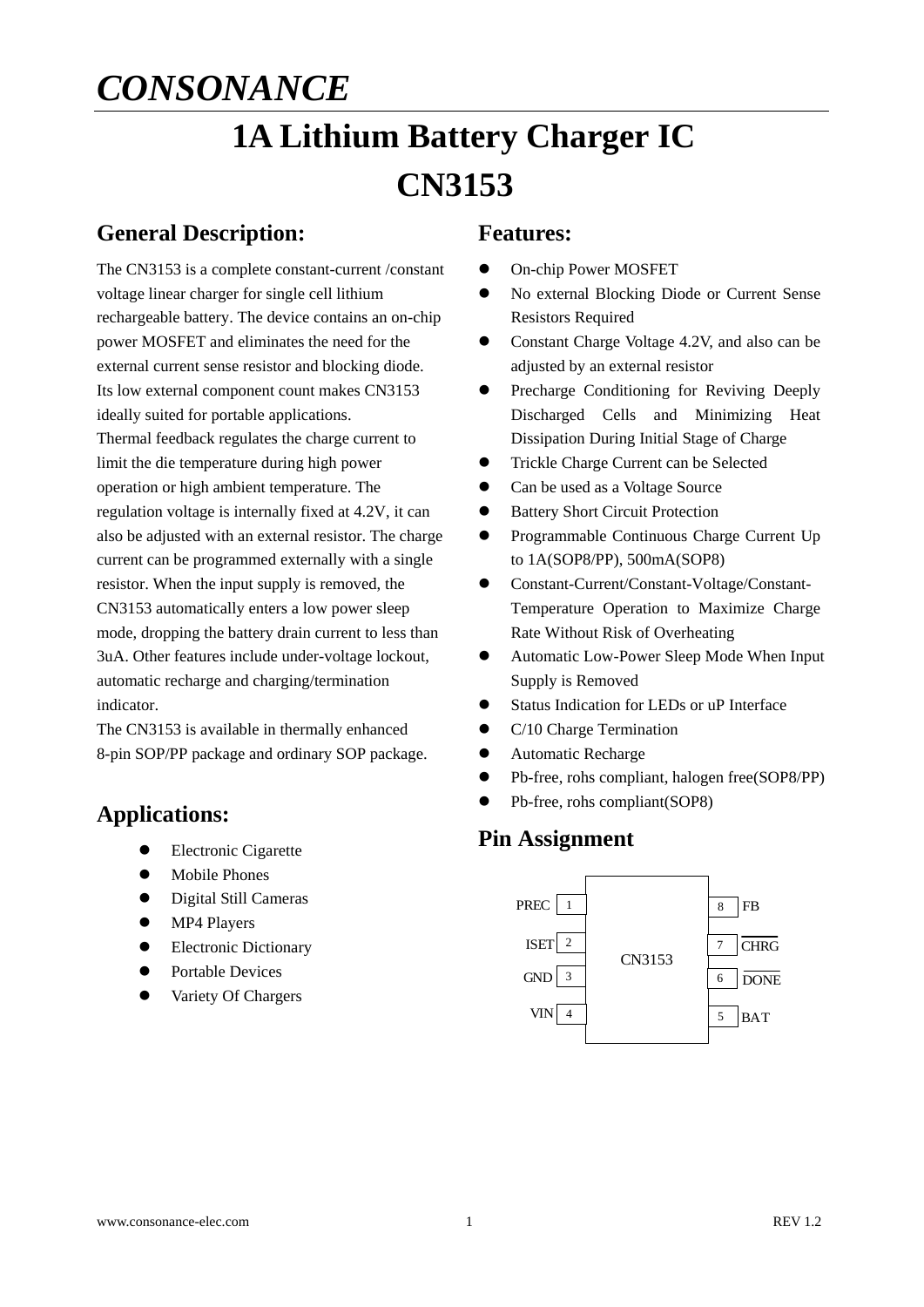### **Typical Application Circuit**







Figure 2 Application Circuit II (Adjust Constant Voltage with Rx)

In Figure 2, the BAT pin's voltage in constant voltage mode is given by the following equation: Vbat =  $4.2 + 3.61 \times 10^{-6} \times Rx$ Where, Vbat is in volt Rx is in ohm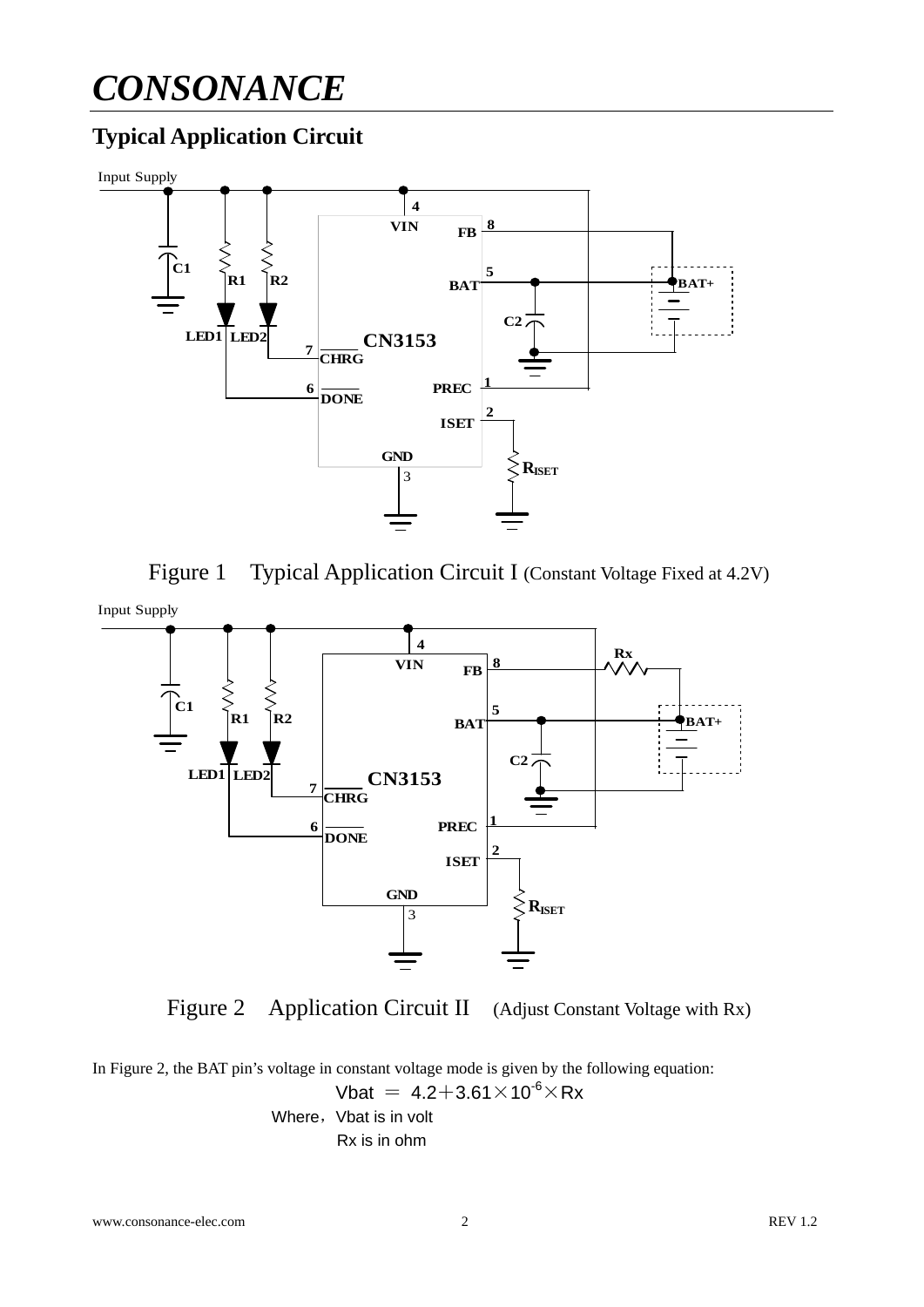Note: when an external resistor is used to adjust constant charge voltage, the voltage accuracy may be affected due to the process variation and the temperature difference between the silicon and the environment.

### **Ordering Information**:

| Part No. | <b>Package</b> | <b>Shipping</b>          | <b>Operating Temperature Range</b> |  |
|----------|----------------|--------------------------|------------------------------------|--|
| CN3153   | SOP8/PP        | Tape and Reel, 2500/Reel | $-40^{\circ}$ C to $+85^{\circ}$ C |  |
|          | SOP8           | Tube, 100/Tube           |                                    |  |

### **Block Diagram**



Figure 3 Block Diagram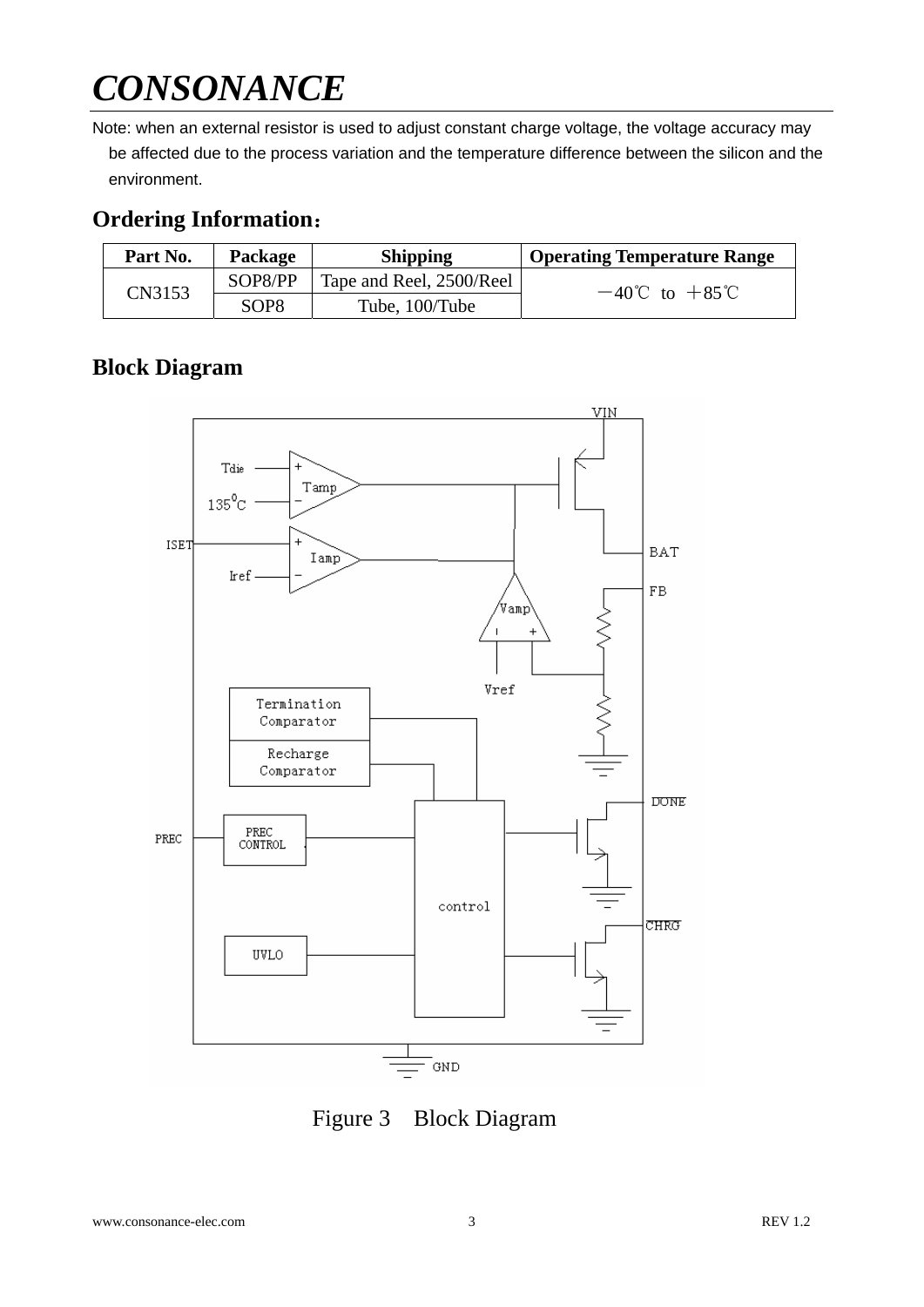### **Pin Description**

| Pin No.          | <b>Name</b> | <b>Function Description</b>                                                                   |
|------------------|-------------|-----------------------------------------------------------------------------------------------|
|                  | <b>PREC</b> | The Trickle Charge Current setting Pin. If PREC is grounded, the trickle                      |
| $\mathbf{1}$     |             | charge current is 10% of the constant charge current; If PREC is connected to                 |
|                  |             | VIN, the trickle charge current is equal to constant charge current.                          |
|                  |             | <b>Constant Charge Current Setting and Charge Current Monitoring Pin.</b>                     |
|                  |             | The charge current is set by connecting a resistor $R_{ISET}$ from this pin to GND.           |
|                  |             | When in trickle charge mode, the ISET pin's voltage is regulated to 0.12V.                    |
| 2                | <b>ISET</b> | When in constant charge current mode, the ISET pin's voltage is regulated to                  |
|                  |             | 1.205V. In all modes during charging, the voltage on ISET pin can be used to                  |
|                  |             | measure the charge current as follows:                                                        |
|                  |             | $I_{CH} = (V_{ISET} / R_{ISET}) \times 1011$                                                  |
| $\overline{3}$   | <b>GND</b>  | <b>Ground Terminal.</b>                                                                       |
|                  | <b>VIN</b>  | Positive Terminal of Input Supply Voltage. VIN is the power supply to the                     |
| 4                |             | internal circuit. When VIN drops to within 10mv of the BAT pin voltage,                       |
|                  |             | CN3153 enters low power sleep mode, dropping BAT pin's current to less than                   |
|                  |             | 3uA.                                                                                          |
|                  | <b>BAT</b>  | Battery Connection Pin. Connect the positive terminal of the battery to BAT                   |
| 5                |             | pin. BAT pin draws less than 3uA current in sleep mode. BAT pin provides                      |
|                  |             | charge current to the battery.                                                                |
|                  |             | Charge termination Status Output. Open drain output. In charge termination                    |
| 6                | <b>DONE</b> | status, DONE is pulled low by an internal switch; Otherwise DONE pin is in                    |
|                  |             | high impedance state.                                                                         |
|                  |             | Charge Status Output. When the battery is being charged, the CHRG pin is                      |
| $\boldsymbol{7}$ | <b>CHRG</b> | pulled low by an internal switch, otherwise $\overline{\text{CHRG}}$ pin is in high impedance |
|                  |             | state.                                                                                        |
|                  |             | Battery Voltage Kevin Sense Input. This Pin can Kelvin sense the battery                      |
| 8                | <b>FB</b>   | voltage; Also the regulation voltage in constant voltage mode can be adjusted                 |
|                  |             | by connecting an external resistor between FB and BAT pin.                                    |
| 9                | EP          | Exposed PAD of SOP8/PP Package. Should be connected to GND.                                   |

### **Absolute Maximum Ratings**

Thermal Resistance (SOP8)…….TBD

| All Terminal Voltage $-0.3V$ to 7V            | Maximum Junction Temperature150°C            |
|-----------------------------------------------|----------------------------------------------|
| <b>BAT Short-Circuit DurationContinuous</b>   | Operating Temperature $-40^{\circ}$ to 85 °C |
| Storage Temperature $-65^{\circ}$ C to 150 °C | Lead Temperature (Soldering)260 °C           |

*Stresses beyond those listed under 'Absolute Maximum Ratings' may cause permanent damage to the device. These are stress*  ratings only and functional operation of the device at these or any other conditions above those indicated in the operational *sections of the specifications is not implied. Exposure to Absolute Maximum Rating Conditions for extended periods may affect device reliability.*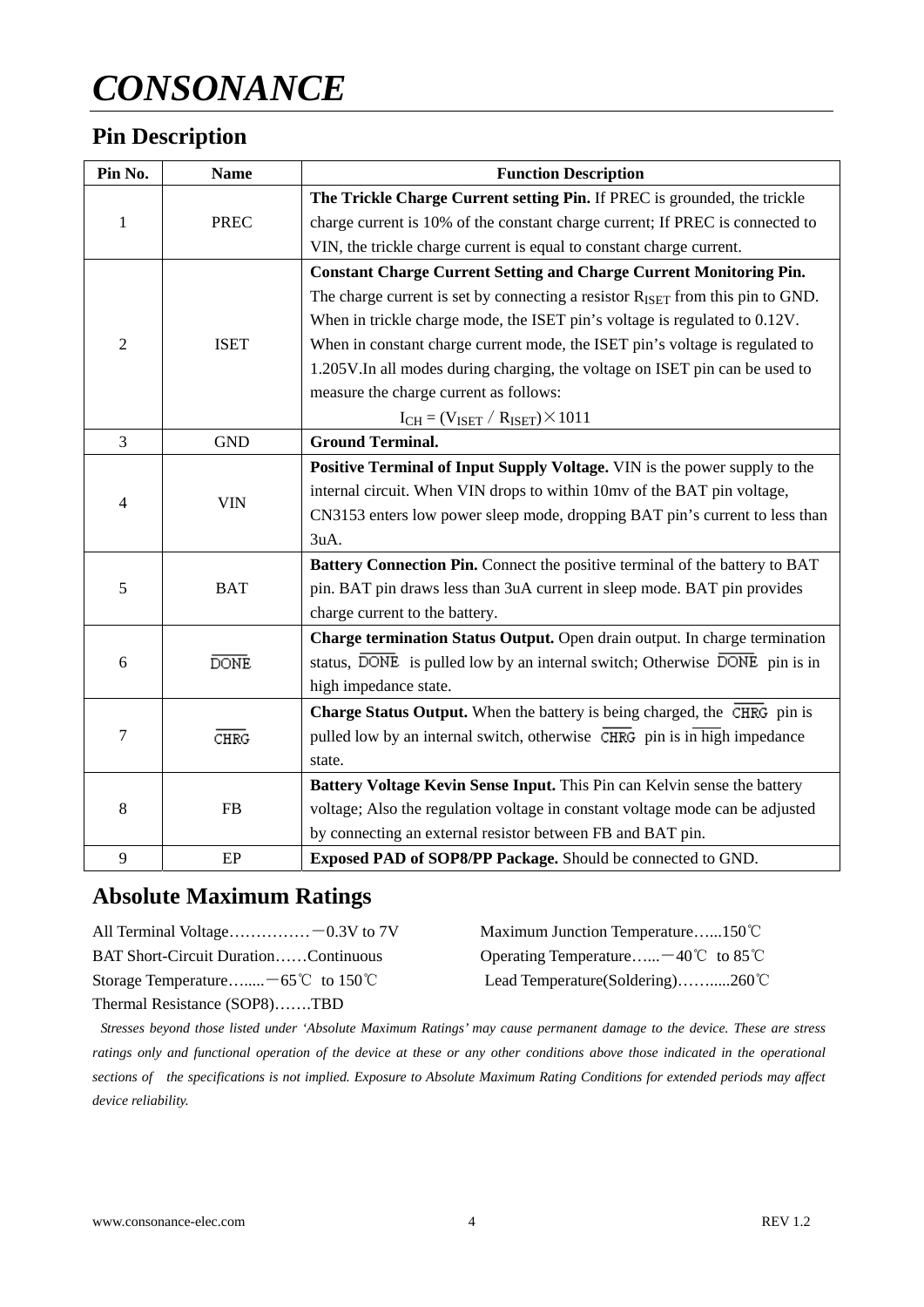### **Electrical Characteristics**

| <b>Parameters</b>                                | ΨI<br><b>Symbol</b>      | <b>Test Conditions</b>                                                                                   | Min              | <b>Typ</b>     | <b>Max</b>   | Unit                    |  |
|--------------------------------------------------|--------------------------|----------------------------------------------------------------------------------------------------------|------------------|----------------|--------------|-------------------------|--|
| <b>Input Supply Voltage</b>                      | <b>VIN</b>               |                                                                                                          | 3.8              |                | 6.5          | $\mathbf V$             |  |
| <b>Operating Current</b>                         | I <sub>VIN</sub>         | <b>Charge Termination Mode</b>                                                                           | 300              | 450            | 600          | uA                      |  |
| Undervoltage Lockout                             | Vuvlo                    | VIN falling                                                                                              |                  | 3.2            | 3.75         | $\mathbf V$             |  |
| <b>Regulation Voltage</b>                        | V <sub>REG</sub>         | <b>Constant Voltage Mode</b>                                                                             | 4.158            | 4.2            | 4.242        | $\mathbf V$             |  |
|                                                  |                          | $R_{\text{ISET}}=1.22K$ , constant<br>current<br>mode                                                    | 850<br>1000      |                | 1150         | mA                      |  |
| <b>BAT</b> pin Current                           | $I_{BAT}$                | $R_{\text{ISET}}=1.22K$ , $V_{\text{BAT}} = 2.4V$ ,<br>PREC grounding                                    | 75<br>100<br>125 |                |              |                         |  |
|                                                  |                          | VIN=0V, sleep mode                                                                                       |                  |                | 3            | uA                      |  |
|                                                  |                          | short<br>Battery<br>ground,<br>to<br>$R_{ISET}=1.22K$                                                    | 70               | 100            | 130          | mA                      |  |
| <b>Battery</b> short                             |                          |                                                                                                          |                  | 0.75           |              | $\mathbf V$             |  |
| protection threshold                             | $V_{\text{SCP}}$         |                                                                                                          |                  |                |              |                         |  |
| <b>Precharge Threshold</b>                       |                          |                                                                                                          |                  |                |              |                         |  |
| Precharge Threshold                              | <b>V<sub>PRE</sub></b>   | Voltage at BAT pin rises                                                                                 | 2.83             | 2.93           | 3.03         | $\mathbf V$             |  |
| Precharge Threshold<br><b>HPRE</b><br>Hysteresis |                          | Voltage at BAT pin falls                                                                                 |                  | 0.24           |              | $\mathbf V$             |  |
| <b>Charge Termination Threshold</b>              |                          |                                                                                                          |                  |                |              |                         |  |
| <b>Charge Termination</b>                        |                          | V <sub>ISET</sub> falls, measure voltage at                                                              |                  |                |              |                         |  |
| Vterm<br>Threshold                               |                          | ISET pin                                                                                                 | 0.096<br>0.12    |                | 0.144        | $\mathbf V$             |  |
| <b>Recharge Threshold</b>                        |                          |                                                                                                          |                  |                |              |                         |  |
| Recharge Threshold                               | $V_{RECH}$               | V <sub>ISET</sub> rises, measure voltage at<br><b>ISET</b> pin                                           | 0.215            | 0.24           | 0.265        | $\mathbf{V}$            |  |
| <b>Sleep Mode</b>                                |                          |                                                                                                          |                  |                |              |                         |  |
| Sleep Mode Threshold                             | <b>V<sub>SLP</sub></b>   | VIN from high to low, measures<br>the voltage $(VIN-VBAT)$                                               | 10               |                | mv           |                         |  |
| Sleep mode Release                               |                          | VIN from low to high, measures                                                                           | 60               |                | mv           |                         |  |
| Threshold                                        | <b>V</b> <sub>SLPR</sub> | the voltage $(VIN-VBAT)$                                                                                 |                  |                |              |                         |  |
| <b>ISET Pin</b>                                  |                          |                                                                                                          |                  |                |              |                         |  |
|                                                  |                          | Precharge mode, VBAT<3V                                                                                  |                  | 0.12           |              |                         |  |
| <b>ISET Pin Voltage</b>                          | <b>VISET</b>             | Constant current mode                                                                                    | 1.205            |                | $\mathbf{V}$ |                         |  |
| <b>FB</b> Pin                                    |                          |                                                                                                          |                  |                |              |                         |  |
| FB Input Current 1                               | $I_{FB1}$                | VFB=3.6V, normal operation                                                                               | 1.8              | $\overline{3}$ | 6            | uA                      |  |
| FB Input Current 1                               | $I_{FB2}$                | VIN <vuvlo td="" vin<vbat<="" 或=""><td></td><td></td><td><math>\mathbf{1}</math></td><td>uA</td></vuvlo> |                  |                | $\mathbf{1}$ | uA                      |  |
| <b>PREC Pin</b>                                  |                          |                                                                                                          |                  |                |              |                         |  |
| <b>High Input Threshold</b><br>V <sub>HIGH</sub> |                          |                                                                                                          | 80               |                |              | $\% \, \mathrm{V_{IN}}$ |  |
| Low Input Threshold                              | <b>VLOW</b>              | 0.6                                                                                                      |                  |                | $\mathbf V$  |                         |  |
| PREC input Current                               |                          |                                                                                                          |                  |                | 0.5          | uA                      |  |

(VIN=5V,  $T_A = -40^{\circ}\text{C}$  to 85°C, Typical Values are measured at  $T_A = 25^{\circ}\text{C}$ , unless otherwise noted)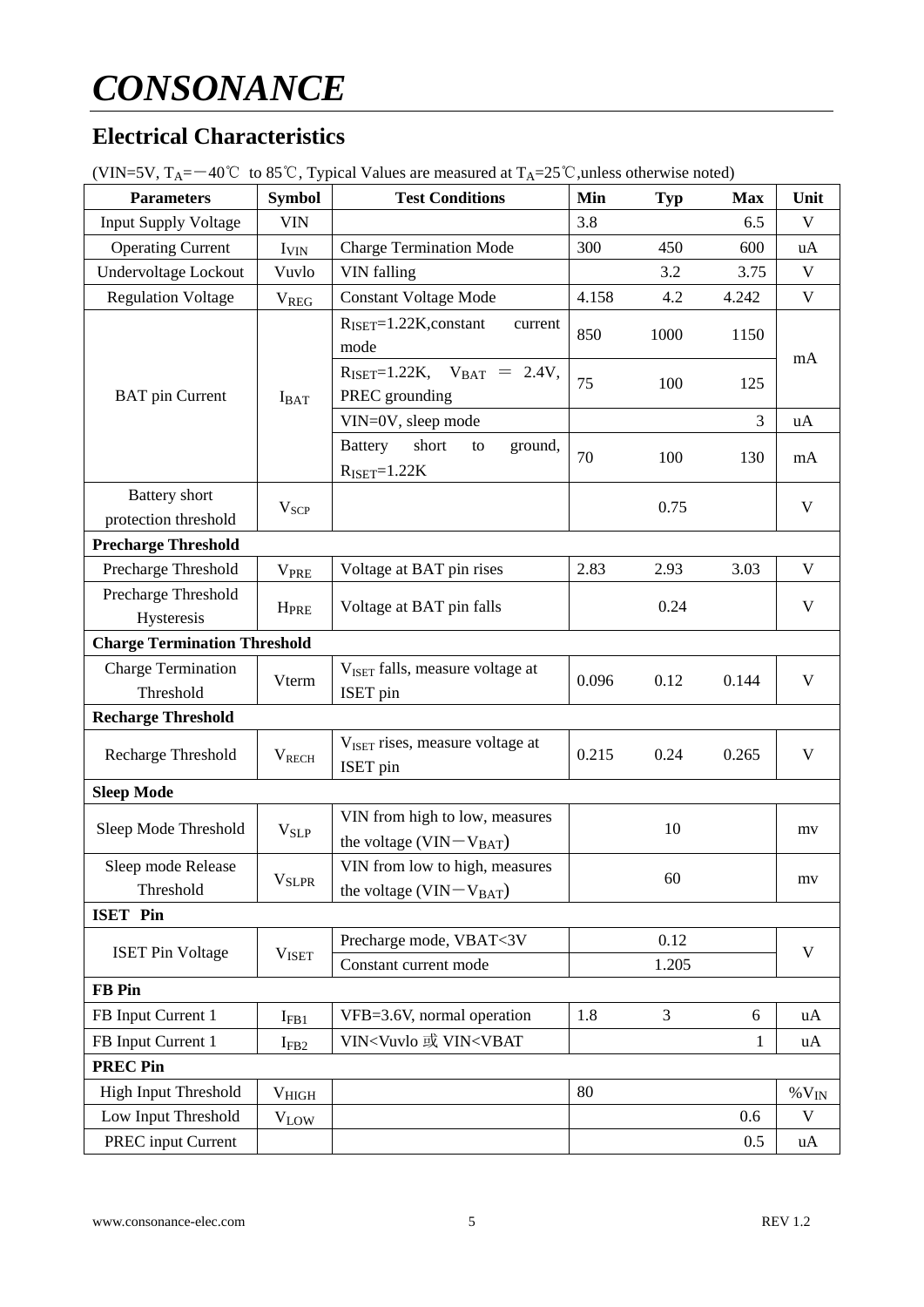| (COMMUNICATION RESERVENCE |               |                                           |            |    |            |      |
|---------------------------|---------------|-------------------------------------------|------------|----|------------|------|
| <b>Parameters</b>         | <b>Symbol</b> | <b>Test Conditions</b>                    | Min<br>Typ |    | <b>Max</b> | Unit |
| CHRG Pin                  |               |                                           |            |    |            |      |
| CHRG Sink Current         | $I_{CHRG}$    | $V_{CHRG}=0.3V$ , charge mode             |            | 10 |            | mA   |
| CHRG Leakage Current      |               | $V_{CHRG}=6V$ , termination mode          |            |    |            | uA   |
| DONE Pin                  |               |                                           |            |    |            |      |
| DONE Sink Current         | <b>I</b> DONE | $V_{\text{DONE}} = 0.3V$ , charge mode    |            | 10 |            | mA   |
| DONE Leakage Current      |               | $V_{\text{DONE}} = 6V$ , termination mode |            |    |            | uA   |

(Continued from last page)

### **Detailed Description**

The CN3153 is a linear battery charger designed primarily for charging single cell lithium-ion batteries. Featuring an internal P-channel power MOSFET, the charger uses a constant-current/constant-voltage to charge the batteries. Continuous charge current can be programmed up to 1A with an external resistor. No blocking diode or current sense resistor is required. The open-drain output  $\overline{\text{CHRG}}$  and  $\overline{\text{DONE}}$  indicates the charger's status. The internal thermal regulation circuit reduces the programmed charge current if the die temperature attempts to rise above a preset value of approximate 135℃. This feature protects the CN3153 from excessive temperature, and allows the user to push the limits of the power handling capability of a given circuit board without risk of damaging the CN3153 or the external components. Another benefit of adopting thermal regulation is that charge current can be set according to typical, not worst-case, ambient temperatures for a given application with the assurance that the charger will automatically reduce the current in worst-case conditions. The charge cycle begins when the voltage at the VIN pin rises above the UVLO level, a current set resistor is connected from the ISET pin to ground. The  $\overline{\text{CHRG}}$  pin outputs a logic low to indicate that the charge cycle is ongoing. At the beginning of the charge cycle, if the voltage at FB pin is below 2.93V, the charger is in trickle charge mode. If PREC is grounded, the trickle charge current is 10% of the constant charge current. If PREC is connected to VIN, the trickle charge current is equal to the constant charge current. The charger goes into the fast charge constant current mode once the voltage on the FB pin rises above 2.93V. In constant current mode, the charge current is set by R<sub>ISET</sub>. When the battery approaches the regulation voltage, the charge current begins to decrease as the CN3153 enters the constant-voltage mode. When the current drops to charge termination threshold, the charge cycle is terminated,  $\overline{DONE}$  is pulled low by an internal switch and  $\overline{CHRG}$  pin assumes a high impedance state to indicate that the charge cycle is terminated. The charge termination threshold is 10% of the current in constant current mode. To restart the charge cycle, remove the input voltage and reapply it. The charge cycle can also be automatically restarted if the ISET pin voltage rises above the recharge threshold. The on-chip reference voltage, error amplifier and the resistor divider provide regulation voltage with 1% accuracy which can meet the requirement of lithium-ion and lithium polymer batteries. When the input voltage is not present, the charger goes into a sleep mode, dropping battery drain current to less than 3uA. This greatly reduces the current drain on the battery and increases the standby time.

CN3153 also integrates a battery short-circuit protection function, when the battery voltage is lower than 0.75V for more than 10ms, CN3153 goes into the battery short circuit protection mode, the current flows out of BAT pin is 10% of the constant charge current. When the battery terminal voltage is greater than the 0.75V for more than 2.5 milliseconds, the CN3153 goes back to normal operation.

The charging profile is shown in figure 4: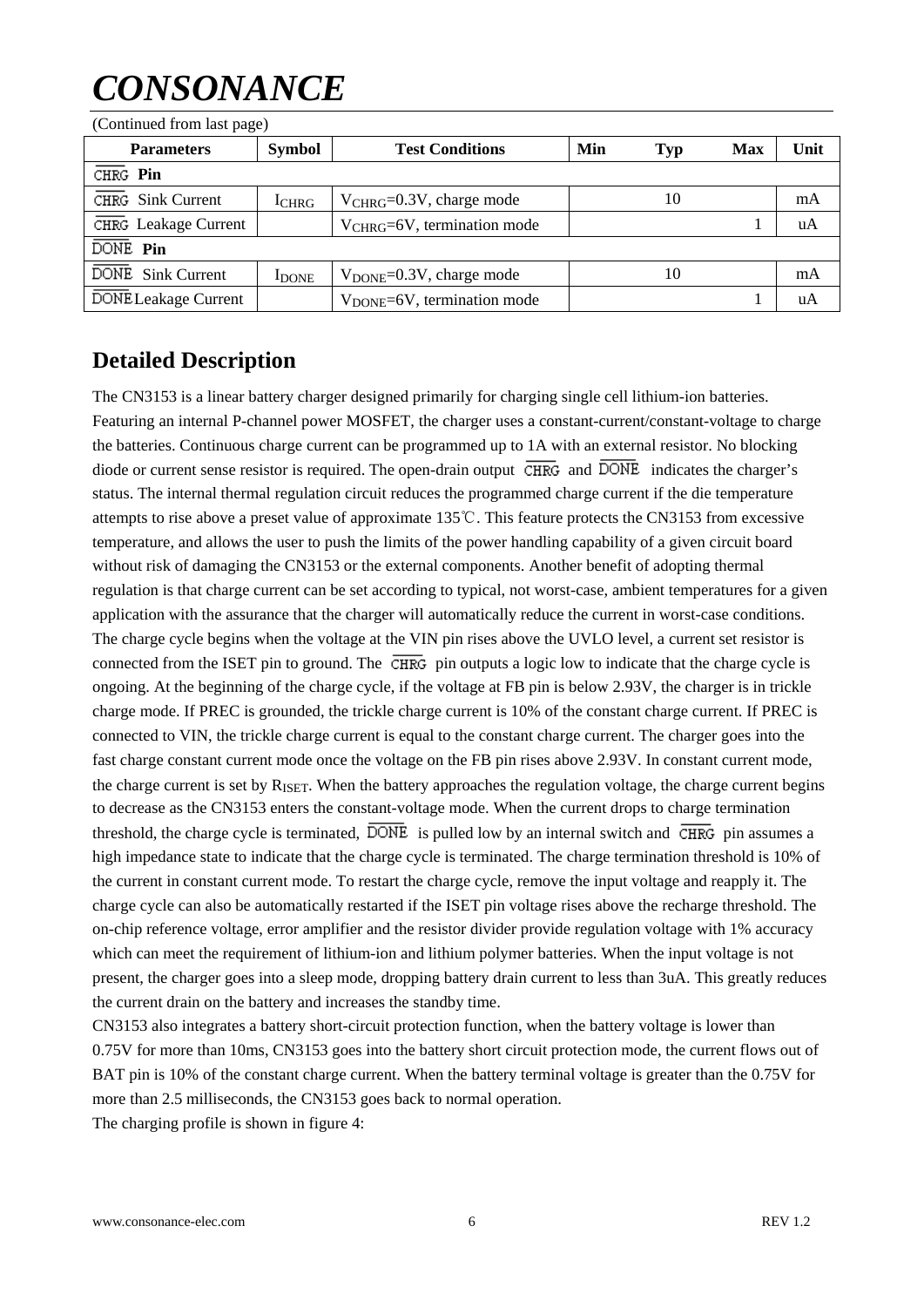

Figure 4 Charging Profile(PREC Grounded)

### **Application Information**

#### **Undervoltage Lockout (UVLO)**

CN3153 has an internal undervoltage lockout circuit that monitors the input voltage and keeps the charger in shutdown mode until VIN rises above the undervoltage lockout voltage.

#### **Sleep mode**

There is an on-chip sleep comparator in CN3153. The comparator keeps the charger in sleep mode if VIN falls below sleep mode threshold(VBAT+10mv). Once in sleep mode, the charger will not come out of sleep mode until VIN rises 60mv above the battery voltage.

#### **Trickle charge mode**

At the beginning of a charge cycle, if the battery voltage is below 2.93V, the charger is in trickle charge mode. If PREC is grounded, the trickle charge current is 10% of the constant charge current. If PREC is connected to VIN, the trickle charge current is equal to the constant charge current.

#### **Battery Voltage Kelvin Detection**

There is a battery voltage Kelvin detection of input pin (FB). This pin connects with error amplifier through precise resistor divider network on chip. FB pin can be connected to battery's positive terminal directly, which can avoid the influence of parasitic resistor between positive terminal and BAT pin. The existence of these parasitic resistors would prolong the charging time, or even cause under-charge of battery. These problems can be solved by FB pin. If FB pin is floating or tied to GND, CN3153 would always in trickle charge mode.

#### **Setting Charge Current**

The formula for the battery charge current in constant current mode is:

$$
I_{CH} = 1218V \mathbin{/} R_{ISET}
$$

Where:  $I_{\text{CH}}$  is the charge current in ampere

RISET is the total resistance from the ISET pin to ground in ohm

For best stability over temperature and time, 1% metal film resistors are recommended. If the charger is in constant-temperature or constant voltage mode, the charge current can be monitored by measuring the ISET pin voltage, and the charge current is calculated as the following equation:

$$
I_{CH} = (V_{ISET} / R_{ISET}) \times 1011
$$

#### **Adjusting the regulation voltage in constant voltage mode**

The regulation voltage in constant voltage mode can be adjusted by an external resistor connecting between FB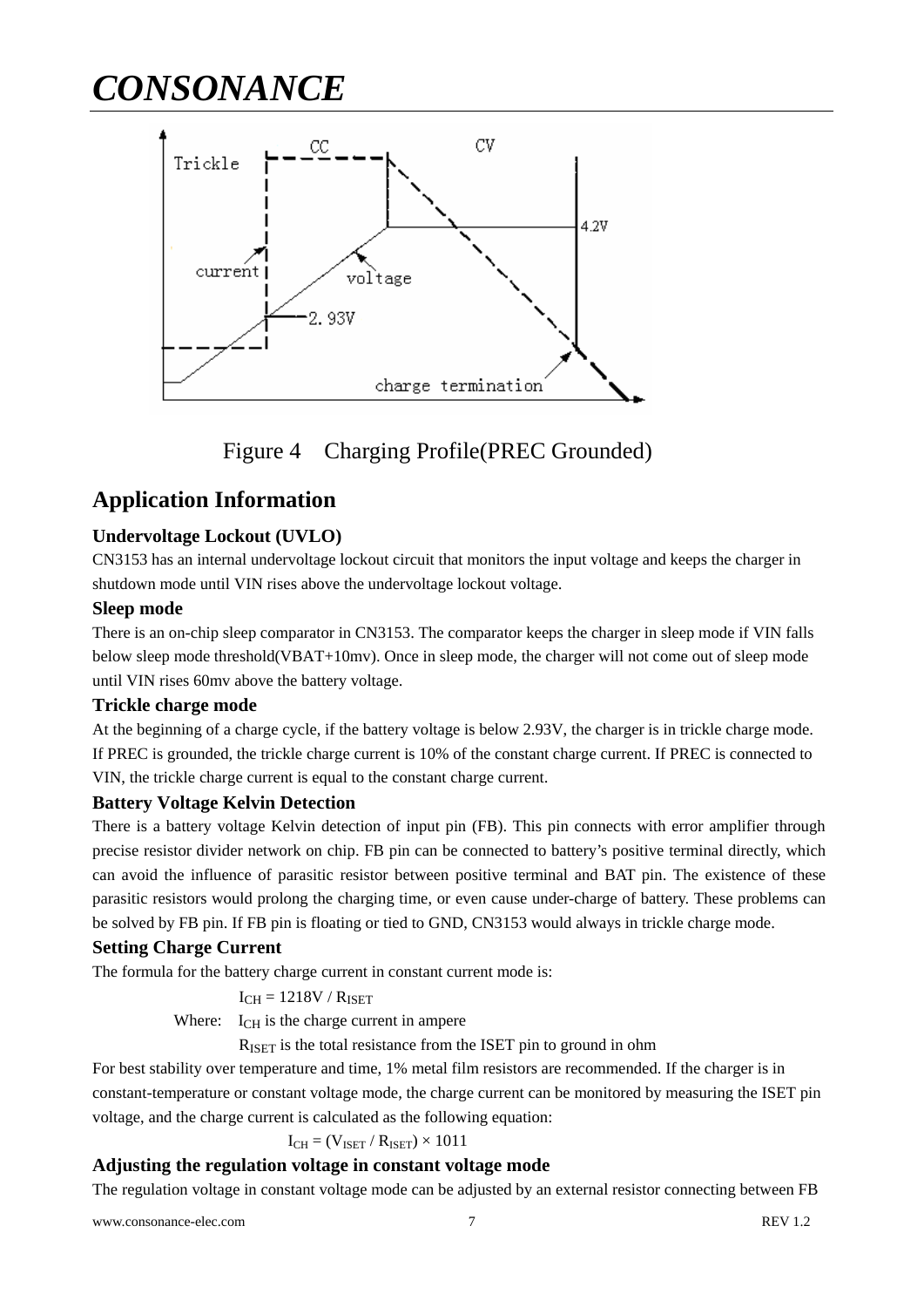pin and BAT pin as shown in Figure 5:



### Figure 5 Adjust Regulation Voltage in Constant Voltage Mode

In Figure 5, the regulation voltage in constant voltage mode will be given by the following equation:

Vbat =  $4.2 + 3.61 \times 10^{-6} \times Rx$ 

Where, Vbat is in volt,

Rx is in ohm

#### **About Typical Application Circuit**

The detailed description on the components in typical application circuit of Figure 1 and Figure 2:

| No.            | <b>Symbol</b>     | <b>Description</b>                                                                            |  |  |  |  |
|----------------|-------------------|-----------------------------------------------------------------------------------------------|--|--|--|--|
|                | R <sub>1</sub>    | Resistors for LED current limit.                                                              |  |  |  |  |
| $\overline{2}$ | R <sub>2</sub>    |                                                                                               |  |  |  |  |
| 3              | $R_{\text{ISET}}$ | The resistor to set constant charge current, the charge current is determined by:             |  |  |  |  |
|                |                   | $I_{CH} = 1218V / R_{ISET}$                                                                   |  |  |  |  |
| $\overline{4}$ | Rx                | The resistor to adjust the constant charge voltage. The regulation voltage in constant charge |  |  |  |  |
|                |                   | voltage mode is:                                                                              |  |  |  |  |
|                |                   | Vbat = $4.2 + 3.61 \times 10^{-6} \times Rx$                                                  |  |  |  |  |
|                |                   | Many types of capacitors can be used for the bypassing capacitor, Generally, a 1uF ceramic    |  |  |  |  |
| 5              | C1                | capacitor, placed in close proximity to VIN and GND pins, works well. In some applications    |  |  |  |  |
|                |                   | depending on the power supply characteristics and cable length, it may be necessary to        |  |  |  |  |
|                |                   | increase the capacitor's value.                                                               |  |  |  |  |
| 6              | C2                | Output capacitor, 4.7uF to 10uF.                                                              |  |  |  |  |
| 7              | LED1              | LED indicator for charge termination.                                                         |  |  |  |  |
| 8              | LED <sub>2</sub>  | LED indicator for charge status.                                                              |  |  |  |  |

#### **Charge Termination**

In constant voltage mode, when the charging current decreases to 10% of the constant current, CN3153 will enter into termination mode.

#### **Recharge**

In charge termination mode, if the charge current rises above 20% of constant current, CN3153 will enter into charge mode again.

www.consonance-elec.com 8 REV 1.2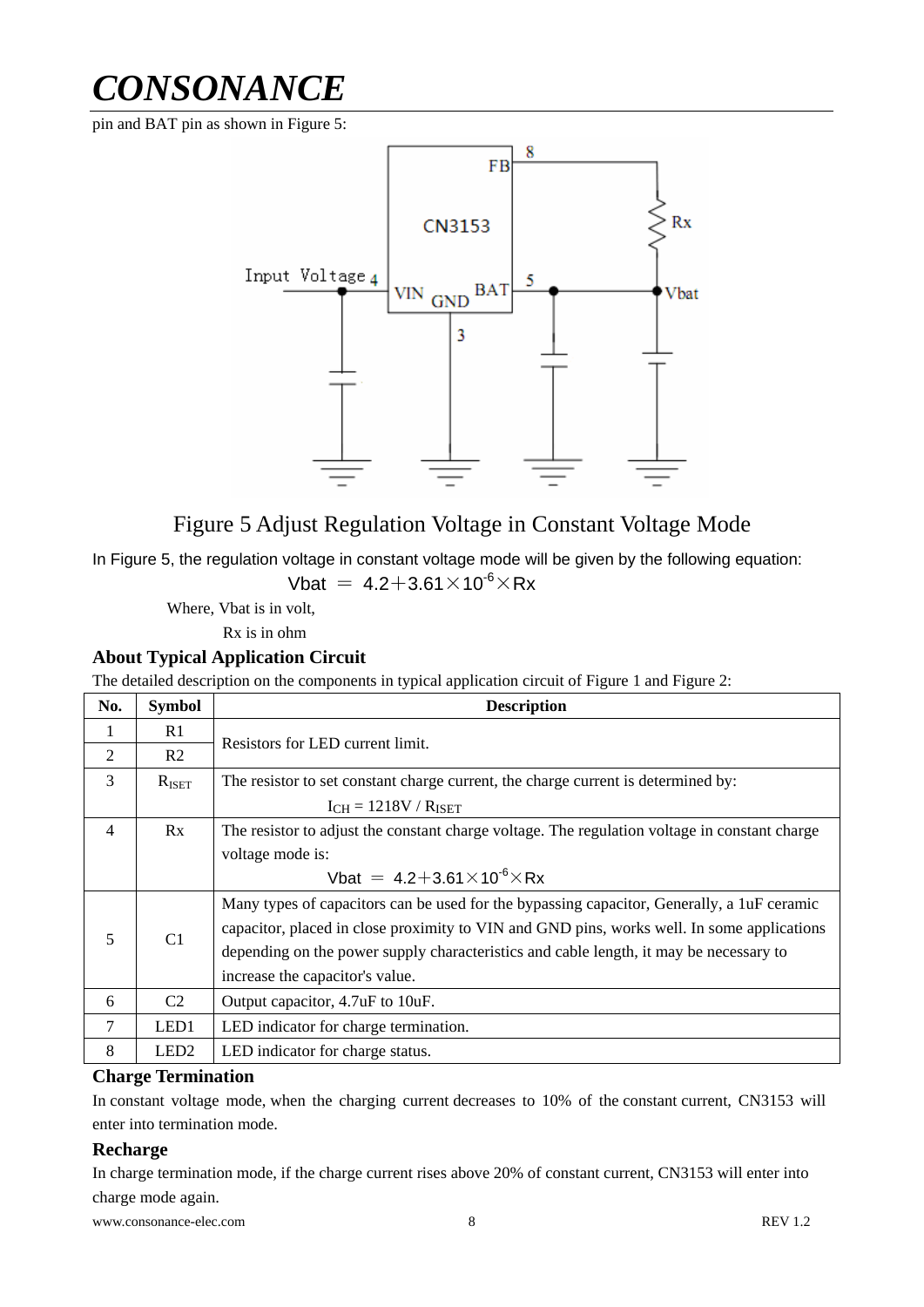#### **Constant-Current/Constant-Voltage/Constant-Temperature**

The CN3153 use a unique architecture to charge a battery in a constant-current, constant-voltage, constant temperature fashion as shown in Figure 3. Amplifiers Iamp, Vamp, and Tamp are used in three separate feedback loops to force the charger into constant-current, constant-voltage, or constant-temperature mode, respectively. In constant current mode the charge current delivered to the battery equal to 1218V/R<sub>ISET</sub>. If the power dissipation of the CN3153 results in the junction temperature approaching 135℃, the amplifier Tamp will begin decreasing the charge current to limit the die temperature to approximately 135℃. As the battery voltage rises, the CN3153 either returns to constant-current mode or it enters constant voltage mode straight from constant-temperature mode.

#### **Open-Drain Status Outputs**

The CN3153 have 2 open-drain status outputs:  $\overline{\text{CHRG}}$  and  $\overline{\text{DONE}}$ .  $\overline{\text{CHRG}}$  is pulled low when the charger is in charging mode, otherwise  $\overline{\text{CHRG}}$  becomes high impedance.  $\overline{\text{DONE}}$  is pulled low if the charger is in charge termination mode, otherwise  $\overline{DONE}$  becomes high impedance.

When the battery voltage is lower than 0.75V for more than 10ms,  $\overline{\text{CHRG}}$  and  $\overline{\text{DONE}}$  becomes high impedance. The following table lists the two indicator status and its corresponding charging state. It is supposed that red LED is connected to  $\overline{\text{CHRG}}$  pin and green LED is connected to  $\overline{\text{DONE}}$  pin.

| CHRG pin                     | DONE pin                       | <b>State Description</b>        |  |  |
|------------------------------|--------------------------------|---------------------------------|--|--|
| Low(red LED on)              | High Impedance (green LED off) | Charging                        |  |  |
| High Impedance (red LED off) | Low(green LED on)              | Charge termination              |  |  |
|                              |                                | There are three possible state: |  |  |
|                              |                                | the voltage at the VIN pin      |  |  |
| High Impedance (red LED off) | High Impedance (green LED off) | below the UVLO level or         |  |  |
|                              |                                | the voltage at the VIN pin      |  |  |
|                              |                                | below $V_{BAT}$ or              |  |  |
|                              |                                | the battery voltage is          |  |  |
|                              |                                | below 0.75V                     |  |  |

Grounding  $\overline{\text{CHRG}}$  or  $\overline{\text{DONE}}$  pins if not used.

#### **Stability**

Typically a 4.7uF to 10uF capacitor(C2 in Figure 1 and 2) from BAT pin to GND is required to stabilize the feedback loop.

In constant current mode, the stability is also affected by the impedance at the ISET pin . With no additional capacitance on the ISET pin, the loop is stable with current set resistors values as high as  $50K\Omega$ . However, additional capacitance on ISET pin reduces the maximum allowed current set resistor. The pole frequency at ISET pin should be kept above 200KHz. Therefore, if ISET pin is loaded with a capacitance C, the following equation should be used to calculate the maximum resistance value for  $R_{\text{ISET}}$ :

 $R_{\text{ISET}}$  < 1 / (6.28  $\times$  2  $\times$  10<sup>5</sup>  $\times$  C)

#### **Board Layout Considerations**

- 1. RISET at ISET pin should be as close to CN3153 as possible, also the parasitic capacitance at ISET pin should be kept as small as possible.
- 2. The capacitance at VIN pin and BAT pin should be as close to CN3153 as possible.
- 3. During charging, CN3153's temperature may be high, the NTC thermistor should be placed far enough to CN3153 so that the thermistor can reflect the battery's temperature correctly.
- 4. It is very important to use a good thermal PC board layout to maximize charging current. The thermal path for the heat generated by the IC is from the die to the copper lead frame through the package lead(especially

www.consonance-elec.com 9 REV 1.2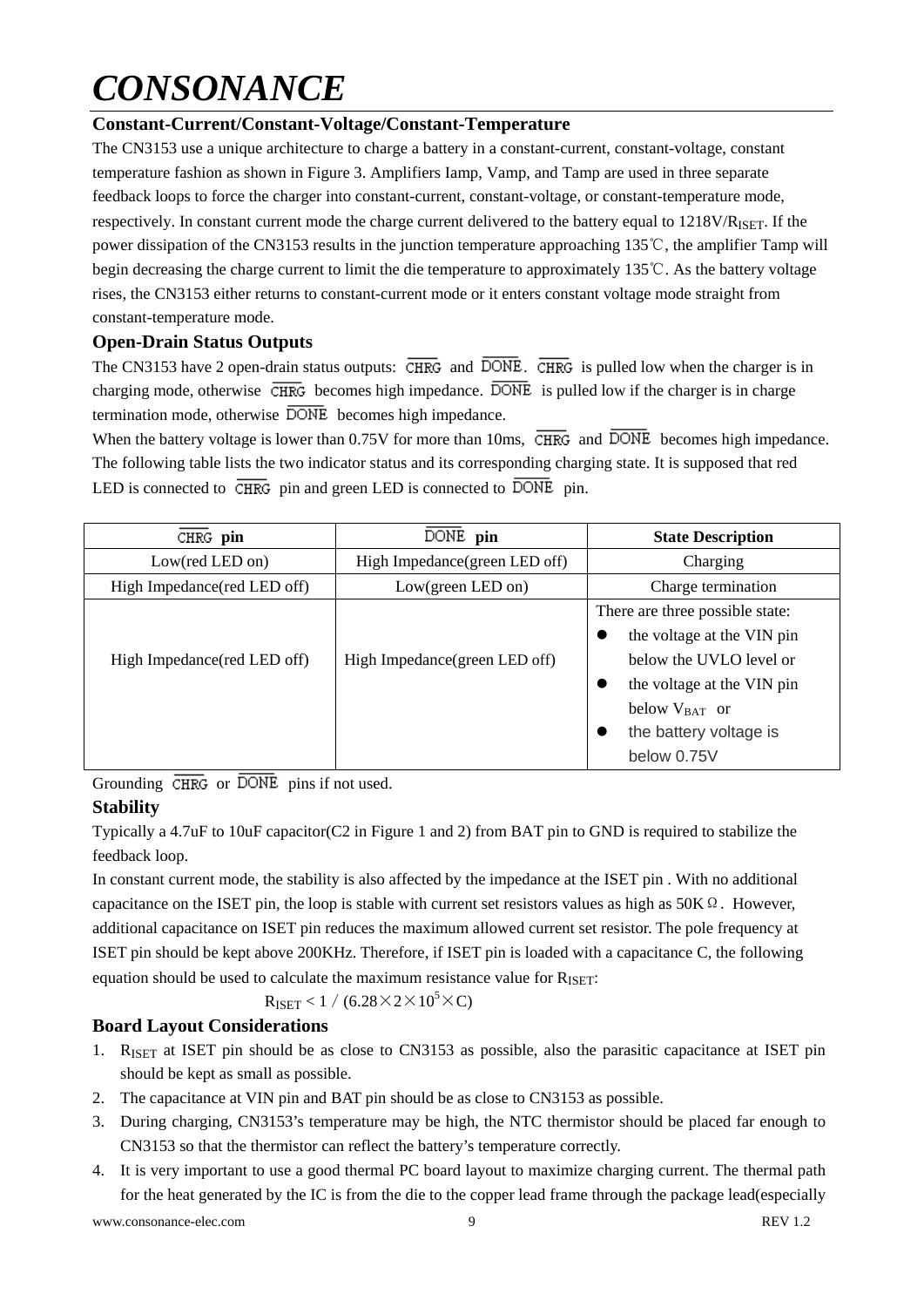the ground lead) to the PC board copper, the PC board copper is the heat sink. The footprint copper pads should be as wide as possible and expand out to larger copper areas to spread and dissipate the heat to the surrounding ambient. Feedthrough vias to inner or backside copper layers are also useful in improving the overall thermal performance of the charger. Other heat sources on the board, not related to the charger, must also be considered when designing a PC board layout because they will affect overall temperature rise and the maximum charge current. The ability to deliver maximum charge current under all conditions require that the exposed metal pad on the back side of the CN3153 package be soldered to the PC board ground. Failure to make the thermal contact between the exposed pad on the backside of the package and the copper board will result in larger thermal resistance.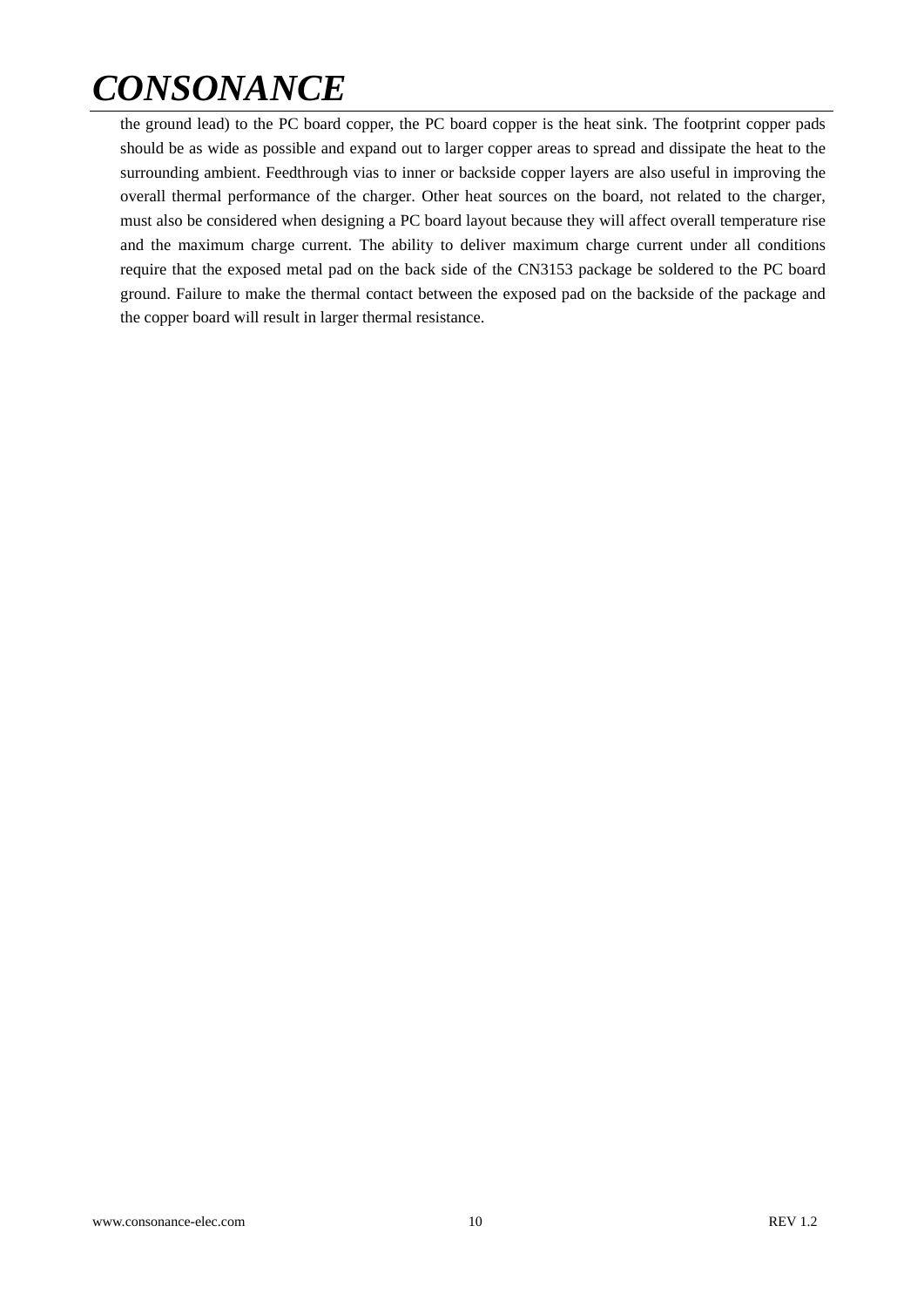## **Package Information (SOP8/PP)**







|                | Dimensions In Millimeters |             | Dimensions In Inches |             |  |
|----------------|---------------------------|-------------|----------------------|-------------|--|
| 字符             | Min                       | Max         | Min                  | Max         |  |
| Α              | 1.350                     | 1.750       | 0.053                | 0.069       |  |
| A1             | 0.050                     | 0.150       | 0.004                | 0.010       |  |
| А2             | 1.350                     | 1.550       | 0.053                | 0.061       |  |
| b              | 0.330                     | 0.510       | 0.013                | 0.020       |  |
| с              | 0.170                     | 0.250       | 0.006                | 0.010       |  |
| D              | 4.700                     | 5.100       | 0.185                | 0.200       |  |
| D1             | 3.202                     | 3.402       | 0.126                | 0.134       |  |
| E              | 3.800                     | 4.000       | 0.150                | 0.157       |  |
| E1             | 5.800                     | 6.200       | 0.228                | 0.244       |  |
| E <sub>2</sub> | 2.313                     | 2.513       | 0.091                | 0.099       |  |
| е              | 1.270 (BSC)               |             | 0.050(BSC)           |             |  |
|                | 0.400                     | 1.270       | 0.016                | 0.050       |  |
| θ              | $0^{\circ}$               | $8^{\circ}$ | $0^{\circ}$          | $8^{\circ}$ |  |